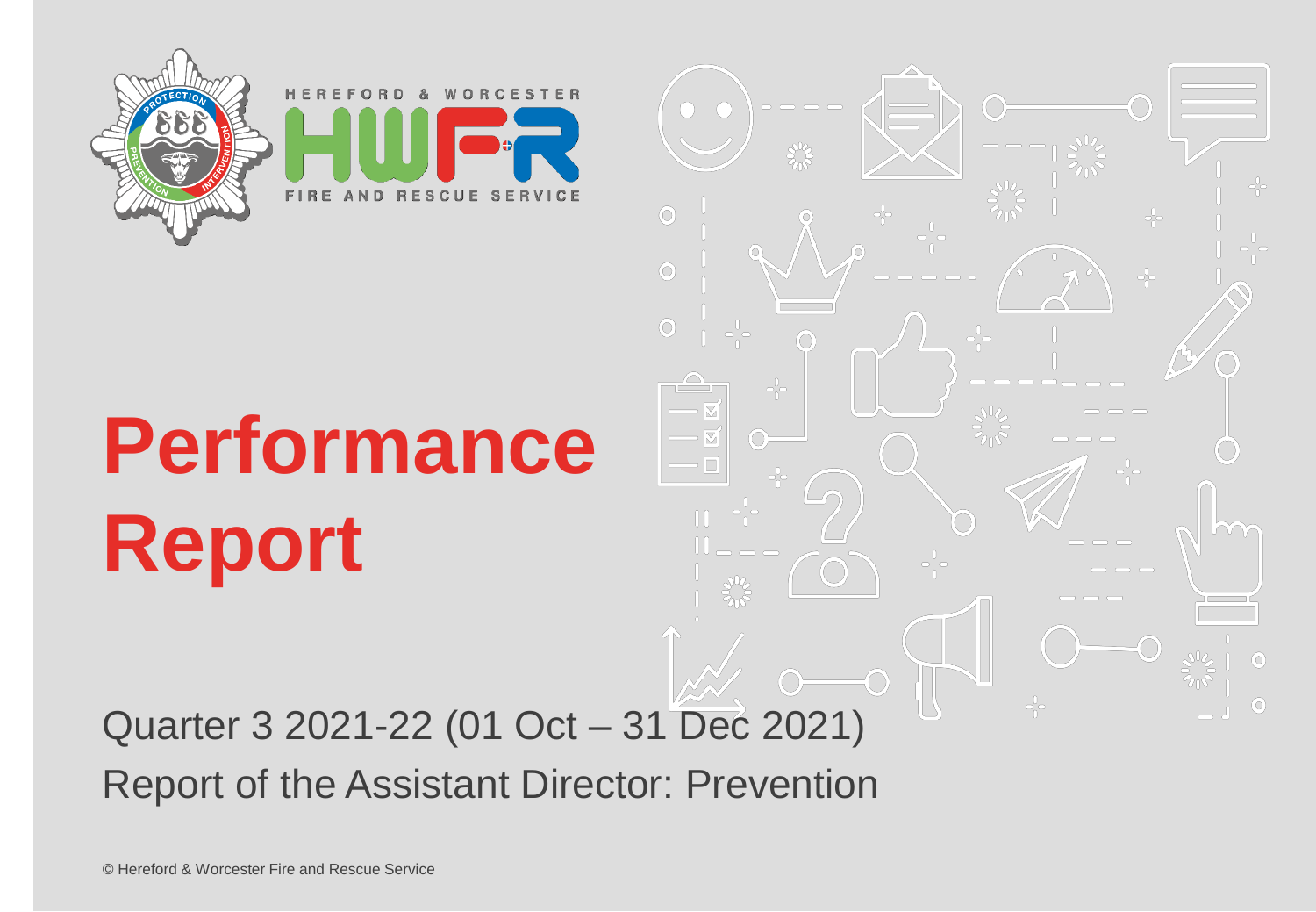### **Incident Overview Q3 2021-22 (01 Oct – 31 Dec 2021)**

|                         | <b>Total</b> | Change since Q3 2020-21 |                                                                                                                                                                    |  |
|-------------------------|--------------|-------------------------|--------------------------------------------------------------------------------------------------------------------------------------------------------------------|--|
| <b>All Incidents</b>    | 1,802        | 15%                     | Small increase on Q3 2020-21, and<br>continues to average about 1,739 per Q3<br>over the last 5 years. The Service also<br>attended 7 'Over The Border' incidents. |  |
| <b>Fires</b>            | 330          | 10%                     | Although there is an increase compared to<br>last year, the number of fires are similar to<br>Q3 2019-20 (336 incidents).                                          |  |
| <b>Special Services</b> | 631          | $11\%$                  | While there is an increase of 11%<br>compared to last year, there is a decrease<br>of 20% compared to Q3 2019-20 (787<br>incidents).                               |  |
|                         | 841          | $\rightarrow 0\%$       | False Alarm incidents remained at a<br>similar level to Q3 2020-21, with an<br>average of 836 over the last 5 years.                                               |  |

**False Alarms**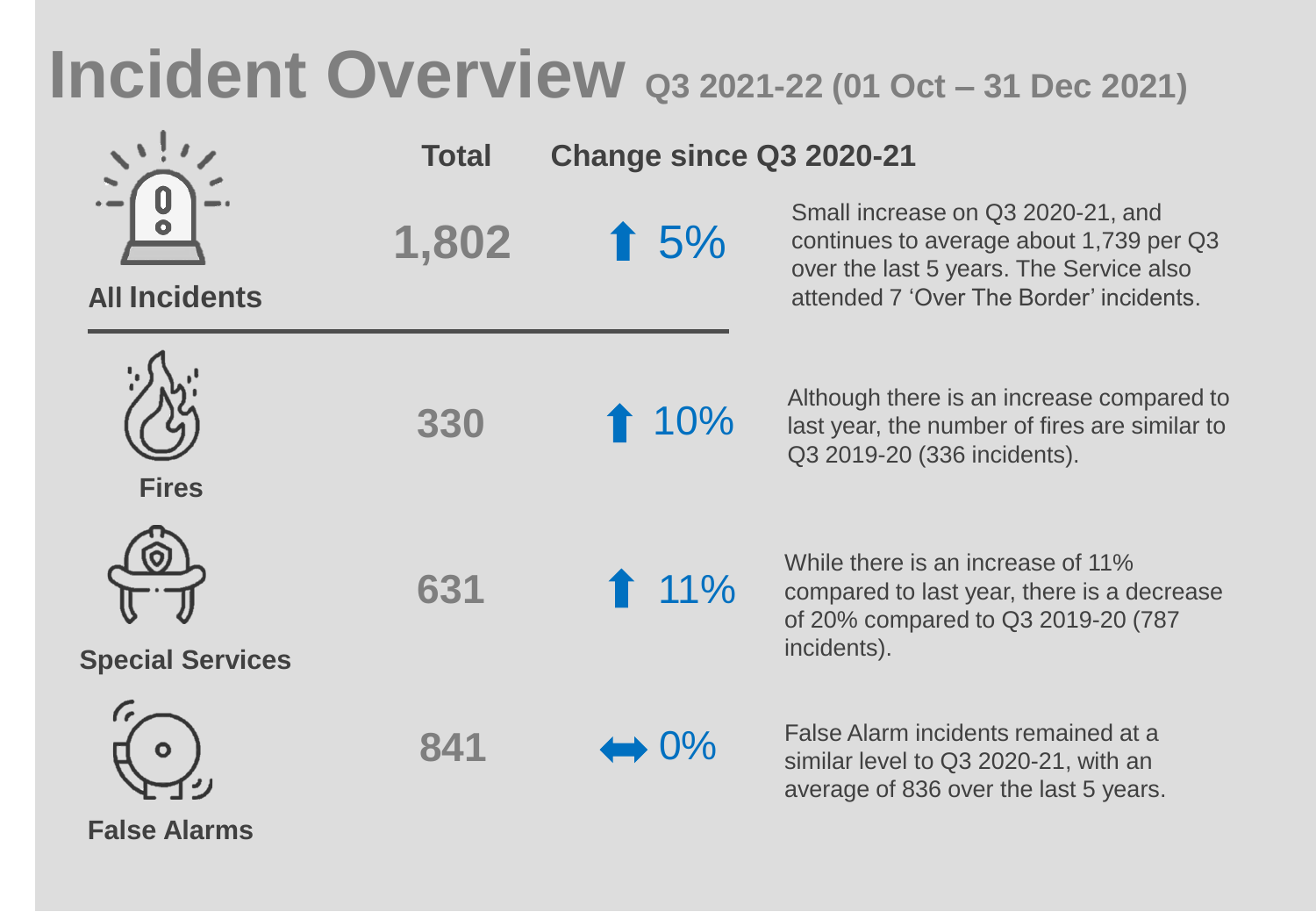### **District Overview**

### **Incidents per District Q3 2021-22**

|                       | <b>Fire</b> | $\bm{\copyright}$<br><b>Special</b><br><b>Service</b> | $\bullet$<br><b>False</b><br><b>Alarms</b> | $\overline{\phantom{a}}$<br>$\blacksquare$<br><b>All</b><br><b>Incidents</b> | <b>Change since</b><br>Q3 2020-21 |
|-----------------------|-------------|-------------------------------------------------------|--------------------------------------------|------------------------------------------------------------------------------|-----------------------------------|
| <b>North District</b> | 126         | 247                                                   | 332                                        | 705                                                                          | 12%                               |
| <b>South District</b> | 98          | 206                                                   | 288                                        | 592                                                                          | 14%                               |
| <b>West District</b>  | 106         | 178                                                   | 221                                        | 505                                                                          | 11%                               |
| <b>Total</b>          | 330         | 631                                                   | 841                                        | 1,802                                                                        | 5%                                |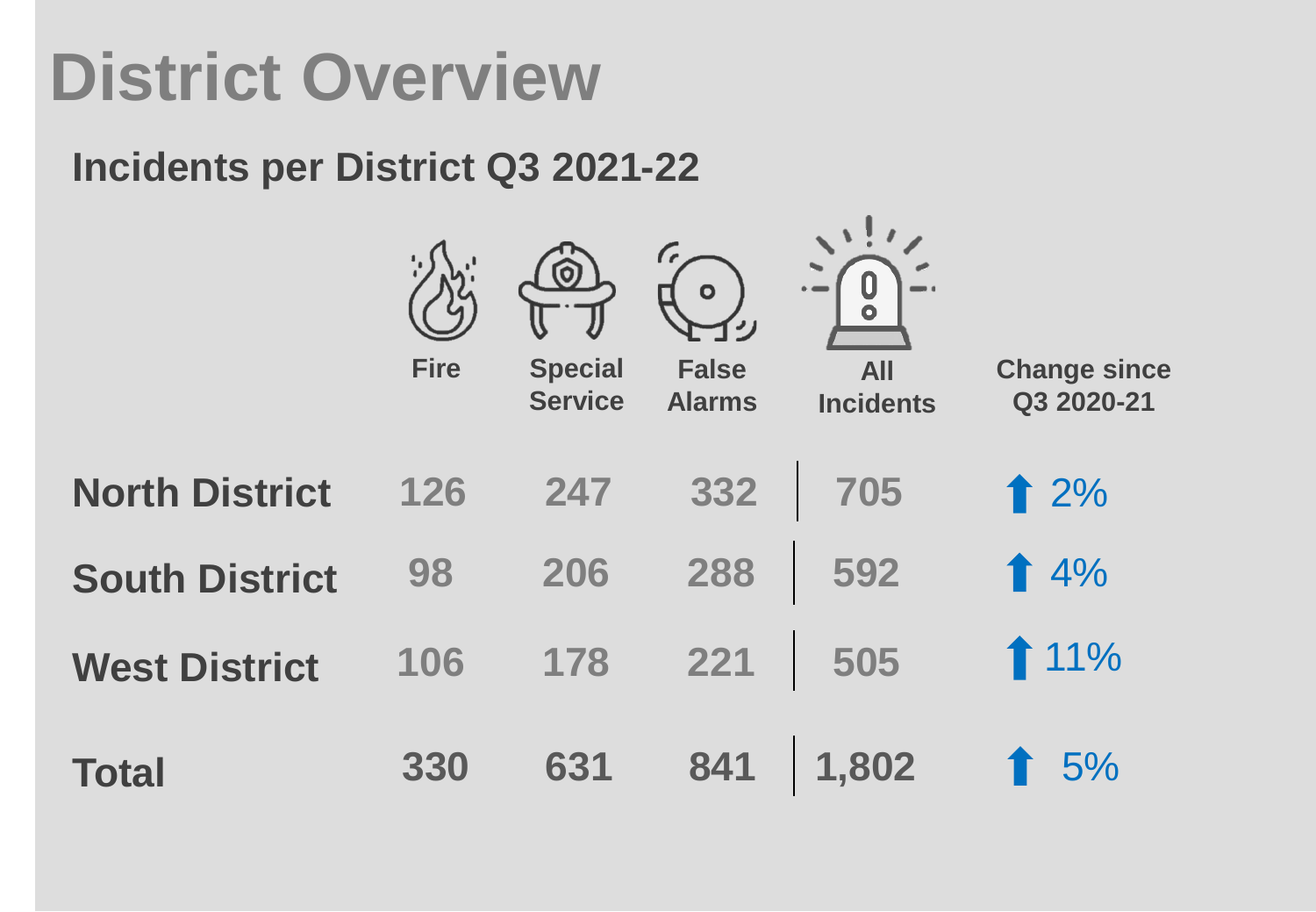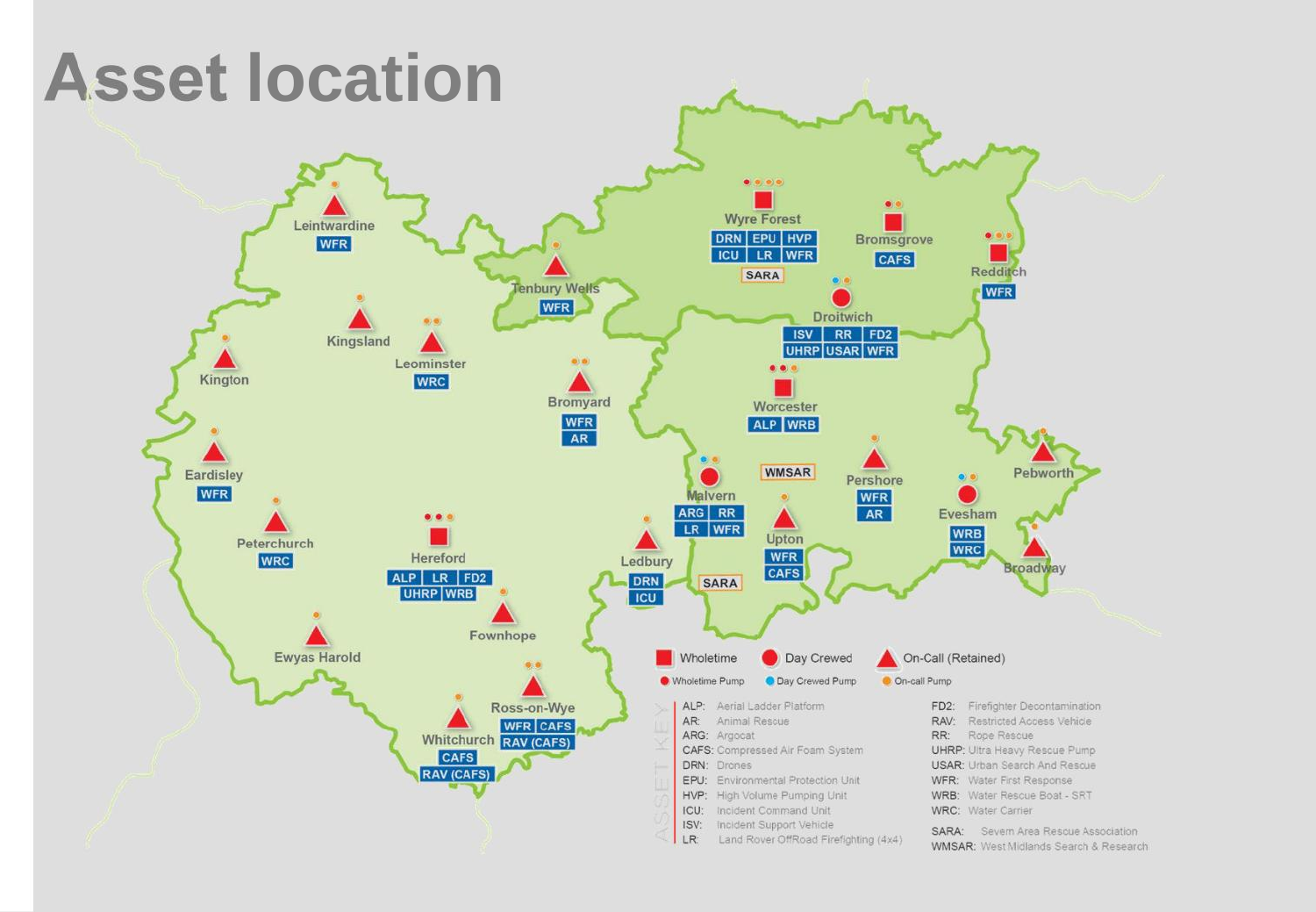### **Prevention**

| <b>Fire Prevention</b><br><b>Checks Completed</b> |     | Q3 2021-22 Q3 2020-21 | <b>Safe and Well Check Survey</b><br>Q3 2021-22   |      |
|---------------------------------------------------|-----|-----------------------|---------------------------------------------------|------|
| <b>Home Fire</b><br><b>Safety Visits</b>          | 618 | 354                   | <b>Proportion of Positive</b><br><b>Responses</b> | 100% |
| <b>Equipment</b><br><b>Only Checks</b>            | 280 | 179                   |                                                   |      |
| <b>Total Checks</b>                               | 898 | 533                   |                                                   |      |

The number of fire prevention checks have continued to increase since the easing of lockdown and the number of referrals from partner agencies gain momentum.

There had been a restricted number of visits to people's home during the first lockdown, but these have now steadily increased, 898 checks were carried out during Q3 2021-22, an increase of 68%.

We have increased capacity in the Prevention department to undertake more prevention checks.

We continue to work closely with partner agencies and gather feedback from service users on visits we undertake.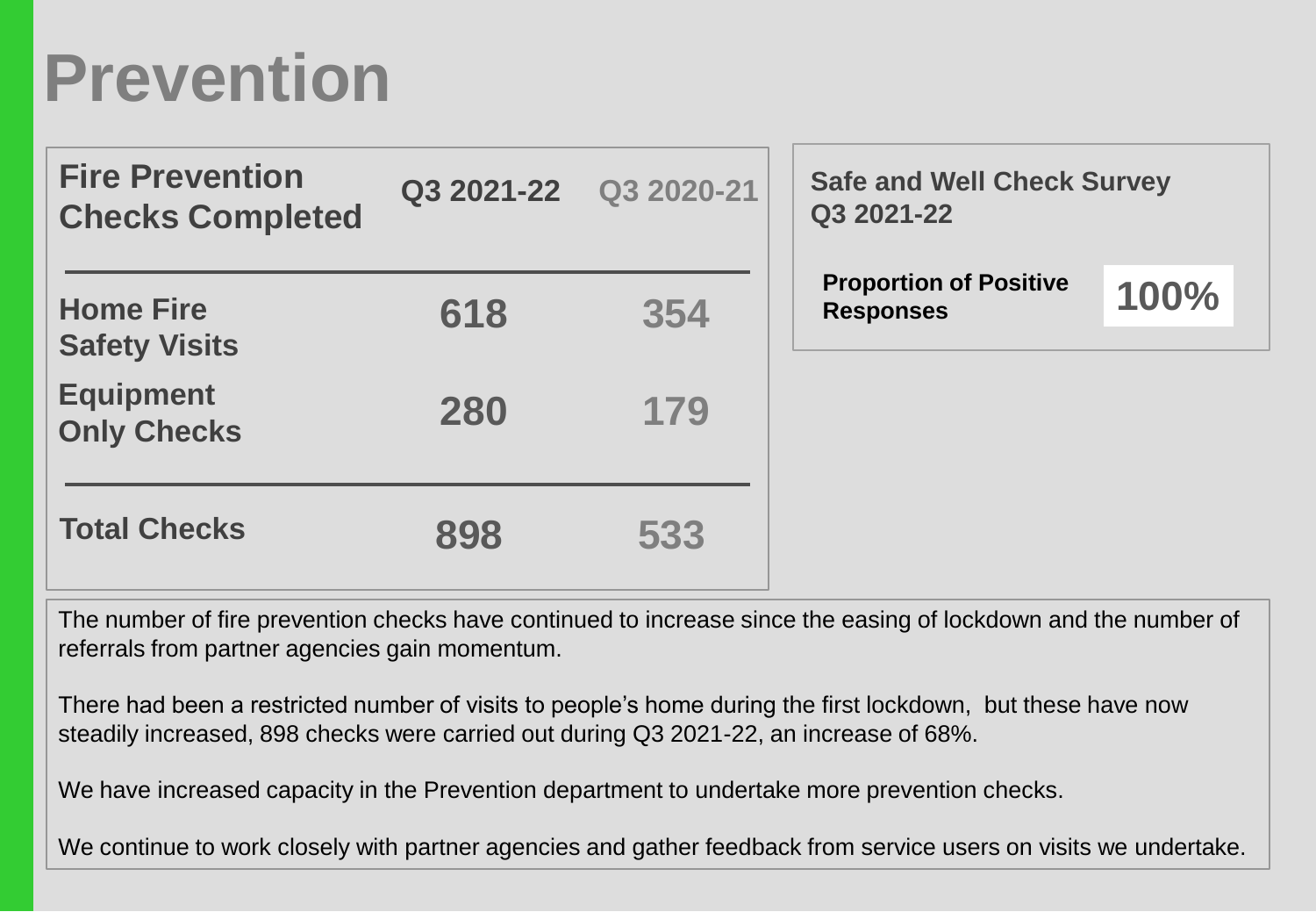## **Protection**

| <b>Inspections</b><br><b>Completed</b> | $\bf Q3$<br>2021-22 | Q3<br>2020-21 |
|----------------------------------------|---------------------|---------------|
| <b>Business Fire Safety Checks*</b>    | 1                   |               |
| <b>Technical Fire Safety Activity</b>  | 609                 | 437           |
| <b>Satisfactory Audit Outcomes</b>     | 61                  | 62            |
| <b>Total Enforcement Activity</b>      | 32                  | 18            |
|                                        |                     |               |
| <b>Specific Post Fire Audit</b>        | 28                  | 24            |
| - Within target date                   | 24                  | 21            |
| - Exceeded target date                 | 4                   | 3             |

| <b>Post Fire Audit Survey</b>                                                                                                                                                           | Q3 2021-22 |
|-----------------------------------------------------------------------------------------------------------------------------------------------------------------------------------------|------------|
| <b>Proportion of</b><br><b>Positive Responses</b>                                                                                                                                       | 100%       |
| * Business Fire Safety Checks have been<br>replaced with a new type of inspection and<br>only a single BFSC was carried out in Q3.                                                      |            |
| With businesses restarting following the<br>easing of lockdown restrictions, more<br>inspections have been possible during Q3<br>2021-22. An increase of 39% compared to<br>Q3 2020-21. |            |

New building safety legislation has also been introduced, and the department is proactively contacting business leads to highlight their fire safety responsibilities and offer support and signposting to other assistance where needed.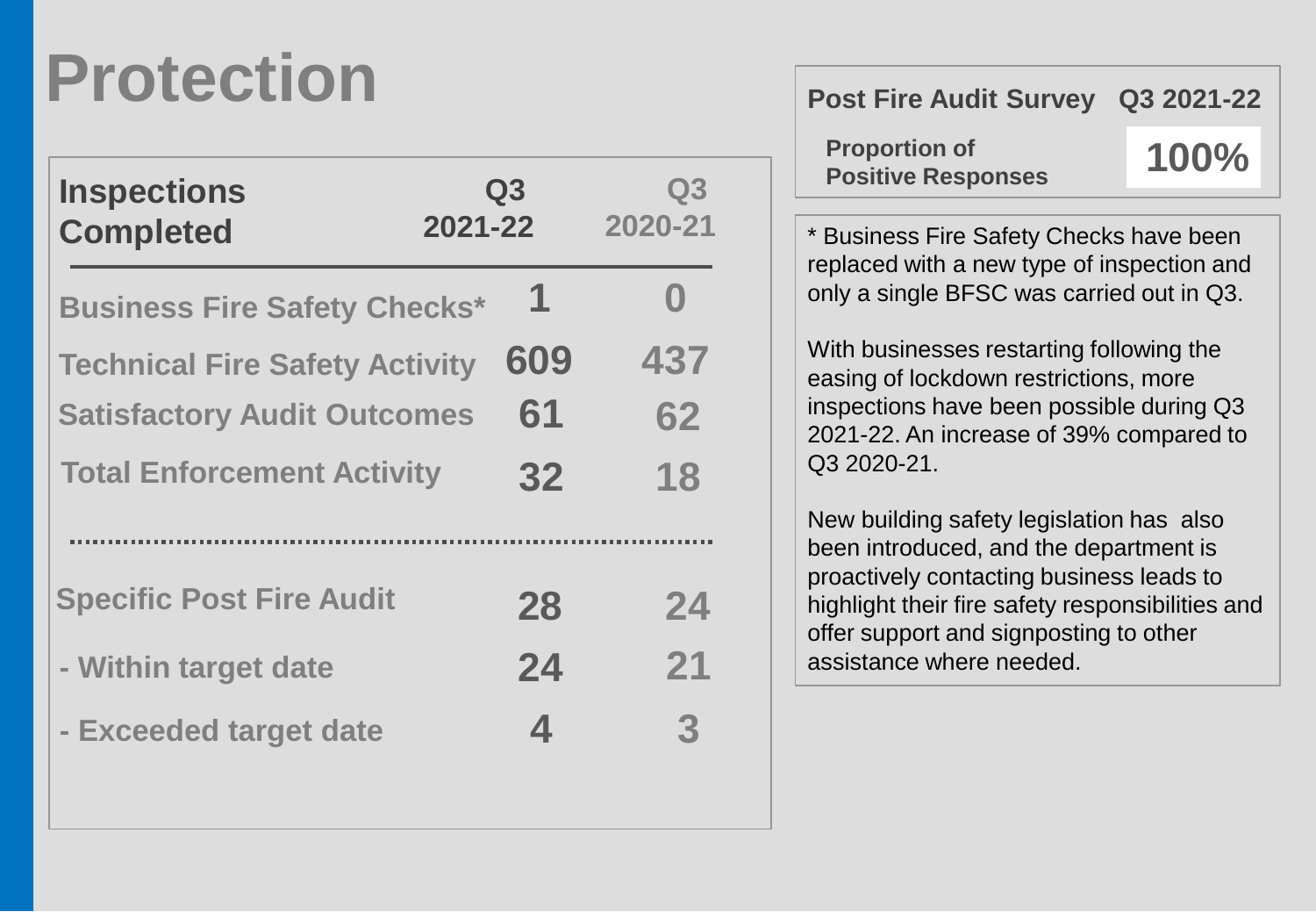### **Response - Fires**



**Primary Fires 200**

| <b>Primary Fires</b>                 | Q <sub>3</sub><br>2020-21 | Q <sub>3</sub><br>2021-22 |       | Change     |
|--------------------------------------|---------------------------|---------------------------|-------|------------|
| <b>Building Fires</b>                | 124                       | 141                       |       | $+17$ +14% |
| <b>Outdoor Fires</b>                 | 11                        | 11                        |       | 0%         |
| <b>Vehicle &amp; Transport Fires</b> | 49                        | 48                        | $-1$  | $-2%$      |
| <b>Total</b>                         | 184                       | 200                       | $+16$ | +9%        |

The number of Building Primary Fires has risen by 14% compared to Q3 2020-21. Vehicle and Transport Fires have stayed similar to Q3 2020-21, but this is lower than pre-lockdown levels (59 primary vehicle fires were recorded in Q3 2019-20). Outdoor Fires have also stayed similar to last year, but have increased by 2 incidents since Q3 2019-20.

#### **Primary Fire Injuries and Fatalities**



#### **Secondary Fires**



| <b>Secondary Fires</b>           | Q <sub>3</sub><br>2020-21 | Q <sub>3</sub><br>2021-22 |          | Change     |
|----------------------------------|---------------------------|---------------------------|----------|------------|
| Grassland, Woodland and Crop     | 19                        | 30                        | $+11$    | $+58%$     |
| Other Outdoors (including land)  | 38                        | 38                        | $\Omega$ | 0%         |
| <b>Outdoor Structures</b>        | 11                        | 32                        | $+21$    | $+191%$    |
| <b>Buildings &amp; Transport</b> | 13                        | 5                         | -8       | $-62%$     |
| Outdoor Equipment &              | $\mathcal{P}$             | 4                         |          | $+2$ +100% |
| Machinery                        |                           |                           |          |            |
| Total                            | 83                        | 109                       | $+26$    | $+31%$     |

There was a 31% increase in Secondary Fires compared to Q3 in 2020-21. There was no identifiable pattern to the overall increase. However, in the Outdoor Structures category a cluster of deliberate incidents in Ledbury Town has been identified and is being investigated by Prevention.

No fatalities in primary fires were recorded in Q3 2021-22, 1 victim had to visit hospital with a serious injury and there were 4 victims who had to visit hospital with slight injuries.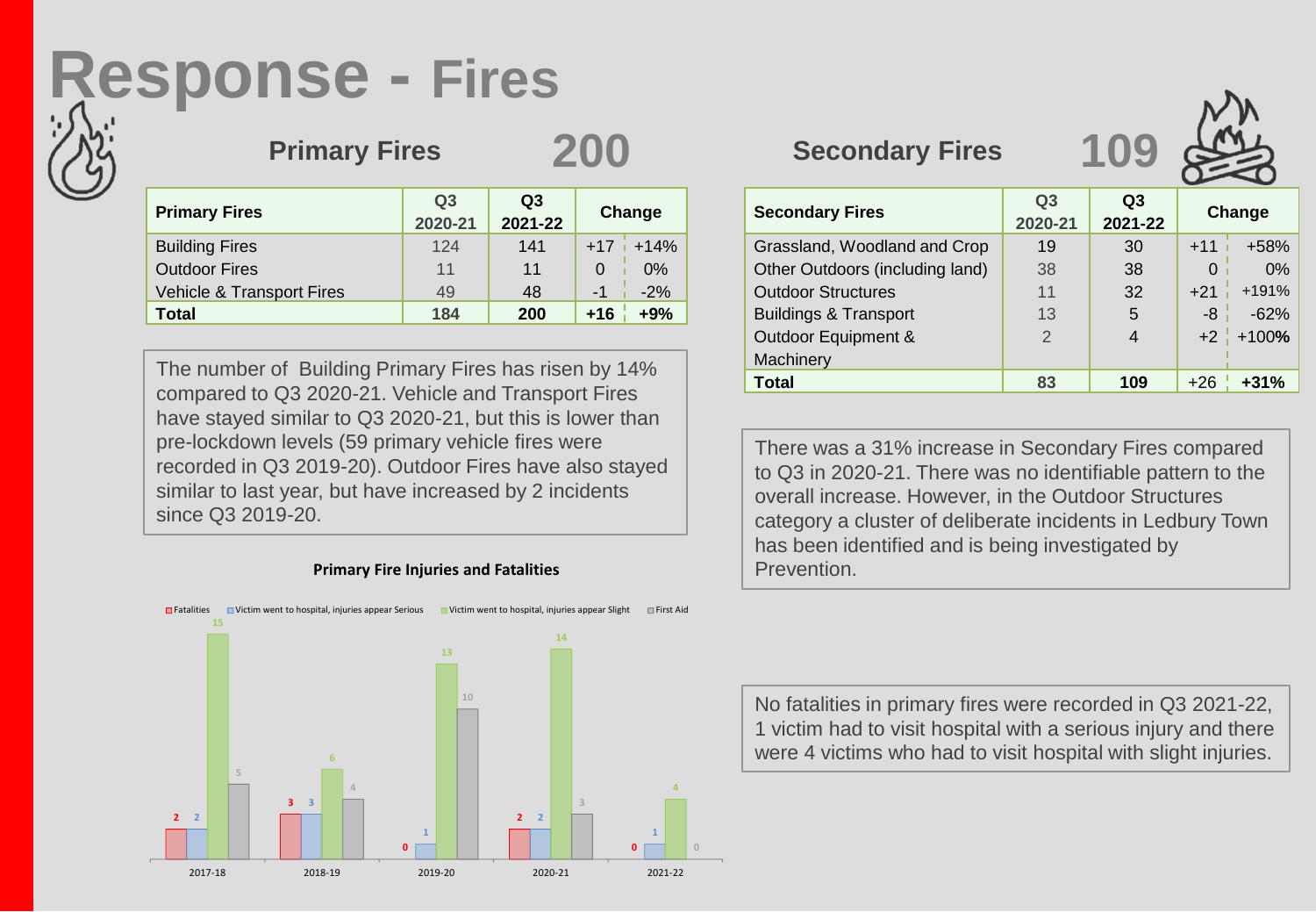### **Response – Special Services**



RTC (SSEC only) means that a road traffic collision was classified as a special service incident type; if a fire was associated with a road traffic collision, then the incident would be classified as a fire and not included here.

**Other special services** include following categories: Other Transport incident, Other rescue/release of persons, Making Safe (not RTC), Removal of objects from people, Removal of people from objects, Suicide/attempts, Medical Incident - First responder, Medical Incident - Co-responder, Evacuation (no fire), Water provision, Advice Only, Stand By, No action (not false alarm), Hazardous Materials incident, Spills and Leaks (not RTC).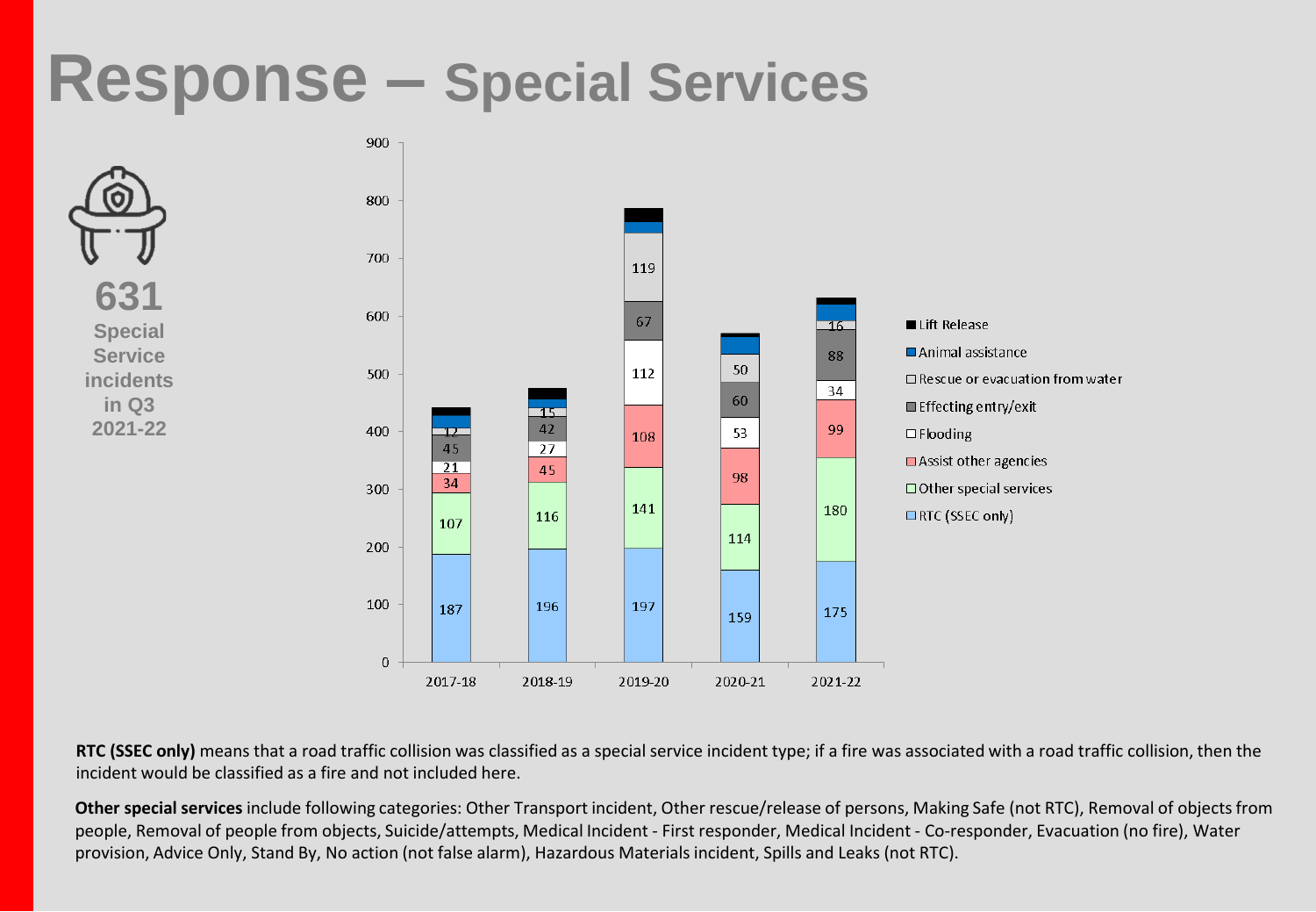### **Response – Road Traffic Collisions**



Whilst the number of RTC incidents showed an overall increase of 10% over Q3 in 2021- 22, this is largely a reflection of the population getting used to road use following the first Covid-19 national lockdown in March 2020. The number of RTC incidents show a gradual return to pre-lockdown levels, but there continues to be an overall downward trend in RTC numbers.

 $\blacksquare$  Victim went to hospital, injuries appear Serious  $\blacksquare$  Victim went to hospital, injuries appear Slight  $\blacksquare$  Fatalities  $\blacksquare$  First Aid



As expected RTC fatalities and injuries increased in Q3 2021-22 due to increased road use when compared to the reduced road use following the lockdown restrictions in March 2020. There is a slight downward trend since 2017-2018 in line with Total RTC incidents.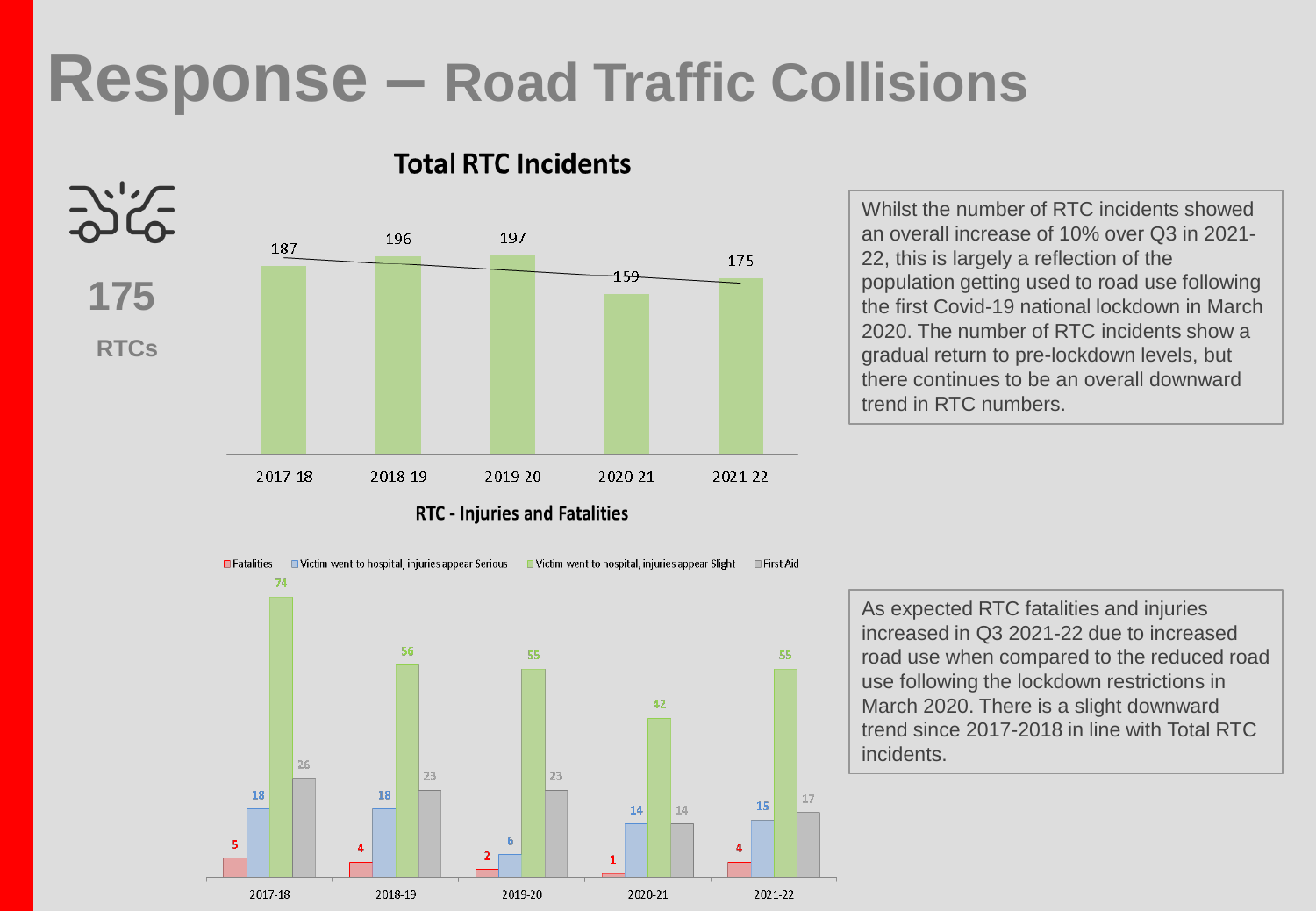### **Response – Attendance Performance Measure**

| <b>Primary</b><br><b>Building Fires</b>                                                  | Q3 2021-22<br>141       | Q3 2020-21<br>123                                                                                                                                           | <b>Attendance Standard</b><br>First fire appliance<br>attendance at Primary<br><b>Building Fires within 10</b>                       |
|------------------------------------------------------------------------------------------|-------------------------|-------------------------------------------------------------------------------------------------------------------------------------------------------------|--------------------------------------------------------------------------------------------------------------------------------------|
| <b>Attendance within</b><br><b>10 minutes</b><br><b>Attendance</b><br>outside 10 minutes | 70                      | 71 50.35% 53 43.09%<br>70                                                                                                                                   | minutes                                                                                                                              |
| <b>Average Attendance</b><br>time** (min:sec)                                            | 10:44                   |                                                                                                                                                             | ** Time of call to arrival at<br>scene.                                                                                              |
| Call handling time<br>Turnout time<br><b>Travel time</b>                                 | 01:34<br>02:51<br>06:19 | 01:52<br>02:46<br>06:37                                                                                                                                     | *** It should be noted that these are<br>three independent averaged values, and<br>therefore may not always add up.<br><u>No. of</u> |
| <b>Reasons for not</b><br>meeting<br><b>Attendance</b><br><b>Standard</b>                | Other                   | Travel distance to the incident<br>Turn in time (On-Call and Day crew only)<br>Appliance not booked in attendance<br>Responding at normal road speed (AFAs) | <i>incidents</i><br>36<br>14<br>$6\phantom{1}6$<br>$\sqrt{5}$<br>9                                                                   |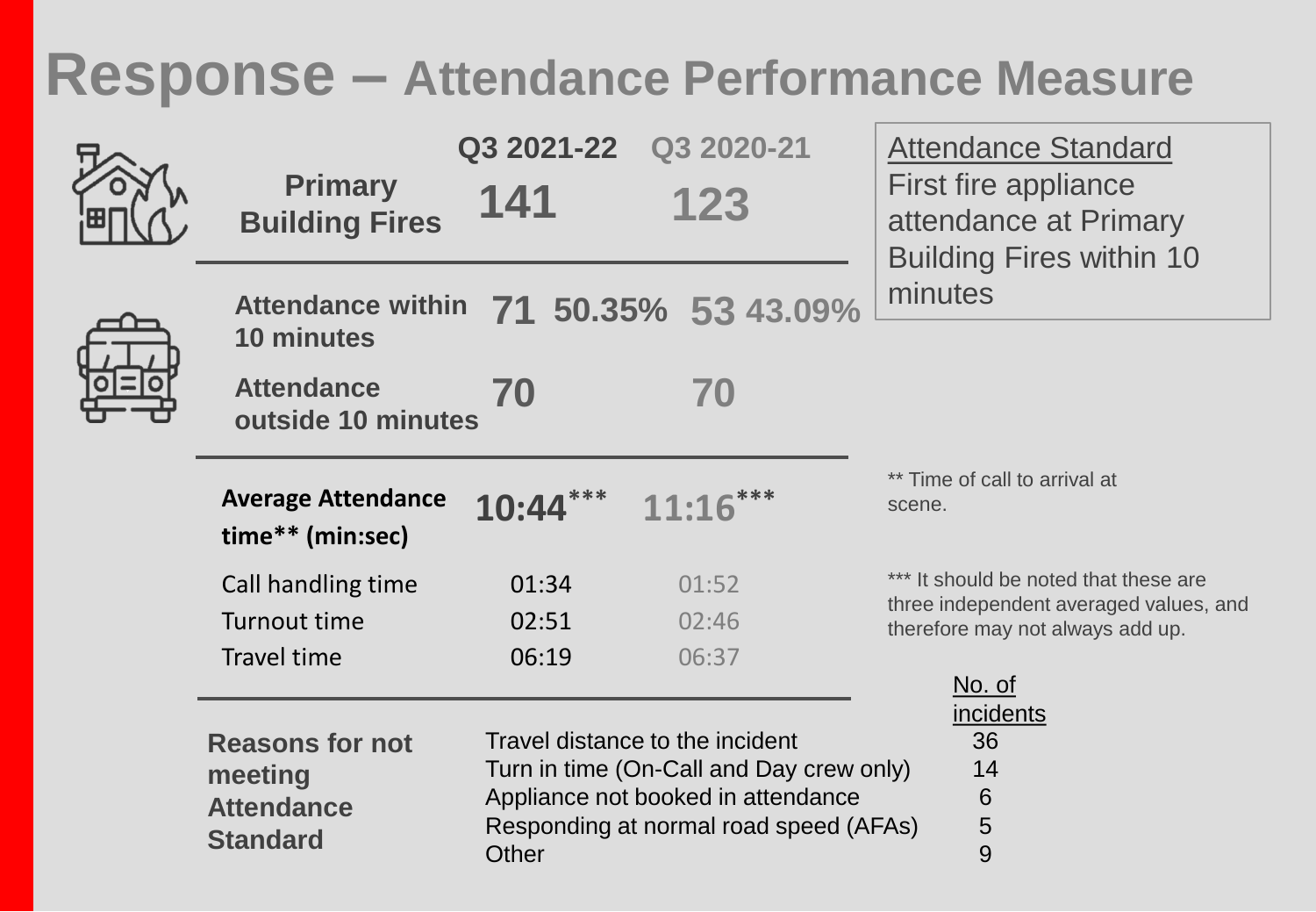### **Response - On Call Appliance Availability**

| <b>First On Call Appliance</b><br>84.46%                                                                                              | <b>First On Call</b><br><b>Appliance</b> | 90.29% |  |
|---------------------------------------------------------------------------------------------------------------------------------------|------------------------------------------|--------|--|
| 73.20%<br><b>All On Call Appliances</b>                                                                                               | <b>Availability</b><br>Q3 2020-21        |        |  |
| On Call Appliance Availability Q3 2021-22                                                                                             |                                          |        |  |
| For Q3 2021-22, the first On Call appliance availability was<br>84.46%.                                                               |                                          |        |  |
| When looking at all On Call appliance availability for each fire<br>station, there have been some changes since the previous<br>year: |                                          |        |  |
| • Pebworth and Wyre Forest have both dropped below<br>85%                                                                             |                                          |        |  |
| • Pershore and Peterchurch both dropped below 75%                                                                                     |                                          |        |  |
| • Broadway continued to have the lowest availability,<br>remaining at a similar level of 50%                                          |                                          |        |  |
| • Ross-on-Wye continued to achieve the highest<br>availability, but dropped by 0.05% to 99.95%                                        |                                          |        |  |